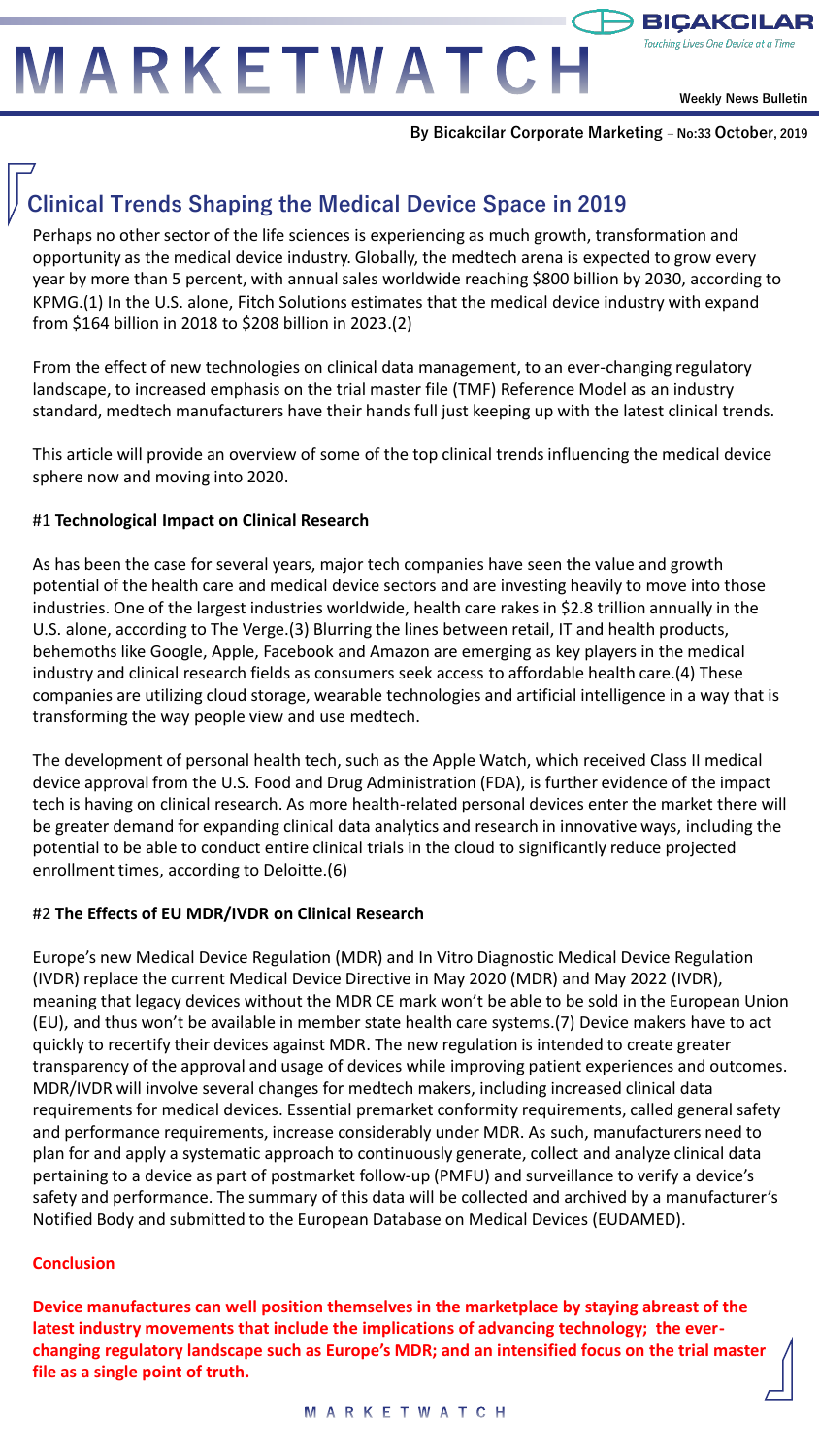

## **Siemens launches Acuson Redwood ultrasound system**

Siemens Healthineers has launched an ultrasound system, Acuson Redwood, which offers a medical imaging solution for clinical departments including, radiology, cardiology and obstetrics / gynaecology.

Acuson Redwood holds the US Food and Drug Administration (FDA) approval and European CE-Mark. It expands the company's Acuson portfolio, which consists of Sequoia and Juniper systems.

The system is portable and lightweight with multiple artificial intelligence (AI)-based tools for smart workflows and cardiology features.

Transducers integrated into the device include micro-pinless technology and single crystal transducers for improved image quality.

Acuson Redwood also comprises coherent image formation (CIF) technology for image quality and UltraArt Universal Image Processing for image choices.

Siemens Healthineers ultrasound head Robert Thompson said: "Chronic diseases often require more imaging and additional follow up which drives costs. To meet this challenge, we worked together with input from users to transform care delivery with the Acuson Redwood.

"This system is designed to deliver premium image quality, exceptional performance, and greater workflow efficiency within the constraints of limited resources and tightening budgets."

Acuson Redwood comes with Contrast Enhanced Ultrasound (CEUS) and Shear wave Elastography applications for accurate detection and characterisation of lesions.

The applications are also said to minimise the need for invasive procedures.

Moreover, the system has been designed to provide a variety of cardiac assessments. It has a 2D quantitative tool, Velocity Vector Imaging (VVI), to examine global and regional myocardial motion and mechanics.

Additionally, the ultrasound device includes stress echo, along with wall motion scoring analysis and Left Ventricular Opacification (LVO) capability for cardiac contrast agent imaging.

Last month, Siemens introduced two computed tomography (CT) systems Somatom go.Sim and Somatom go.Open Pro, designed for radiation therapy planning.

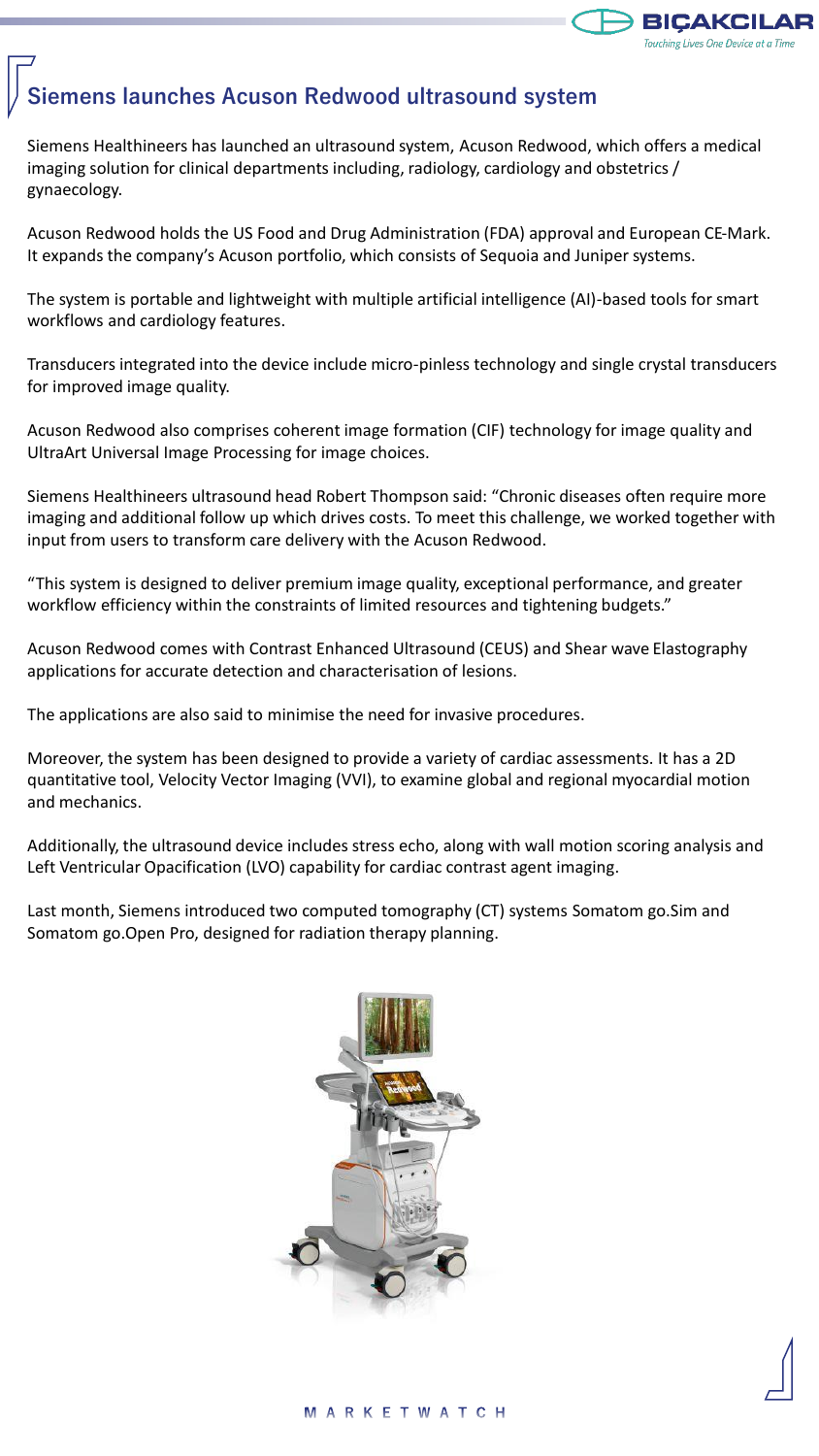

### **Robot assistant to improve elderly care in nursing homes**

Overworked care staff in nursing homes and hospitals may soon have their workload reduced with the help of a Social & Autonomous Robotic health Assistant (SARA), an innovation supported by EIT Digital.

The SARA Home system is accessible through a computer or tablet and gives nurses and carers access to a personalised profile and health plan for each patient in their care.

Two pilots are currently ongoing in nursing homes in Finland and the Netherlands, with a particular focus on patients in closed psychiatric departments living with first-stage dementia.

Through specific cognitive exercises, patients in these stages are thought to be able to improve their mental and physical condition and avoid or delay the onset of the second, more acute stage of the illness. Due to limited resources in adult care facilities, staff are often unable to spend as much time one-on-one with patients carrying out these exercises as is desirable.

The SARA robotic assistant could take the burden away from carers by interacting with patients and presenting them with exercises designed to improve their condition. It is hoped that this will also help reduce safety incidents resulting from carers' heavy workloads, such as the medication errors 13.8% of nurses deal with weekly, according to EIT Digital.

A consortium of partners has worked on SARA, including Bright Cape, Forum Virium Helsinki, GIM Robotics, Curamatik and TU Berlin.

Bright Cape data scientist Emmy Rintjema said: "We believe that robots could give a great contribution to healthcare, not to replace nurses, but to collaborate with them and reduce their workload, so they have more time to spend with their patients. They might also help reduce the errors due to high-time pressure."

The product is currently still in the prototype stages, and is being fine-tuned in collaboration with the pilot nursing homes. The robotic system will be commercialised throughout Europe in 2020, with Germany, Finland and the Netherlands as the main targets initially.

The developers are also working on an algorithm which will allow robots to move more freely throughout specific areas of a nursing facility.

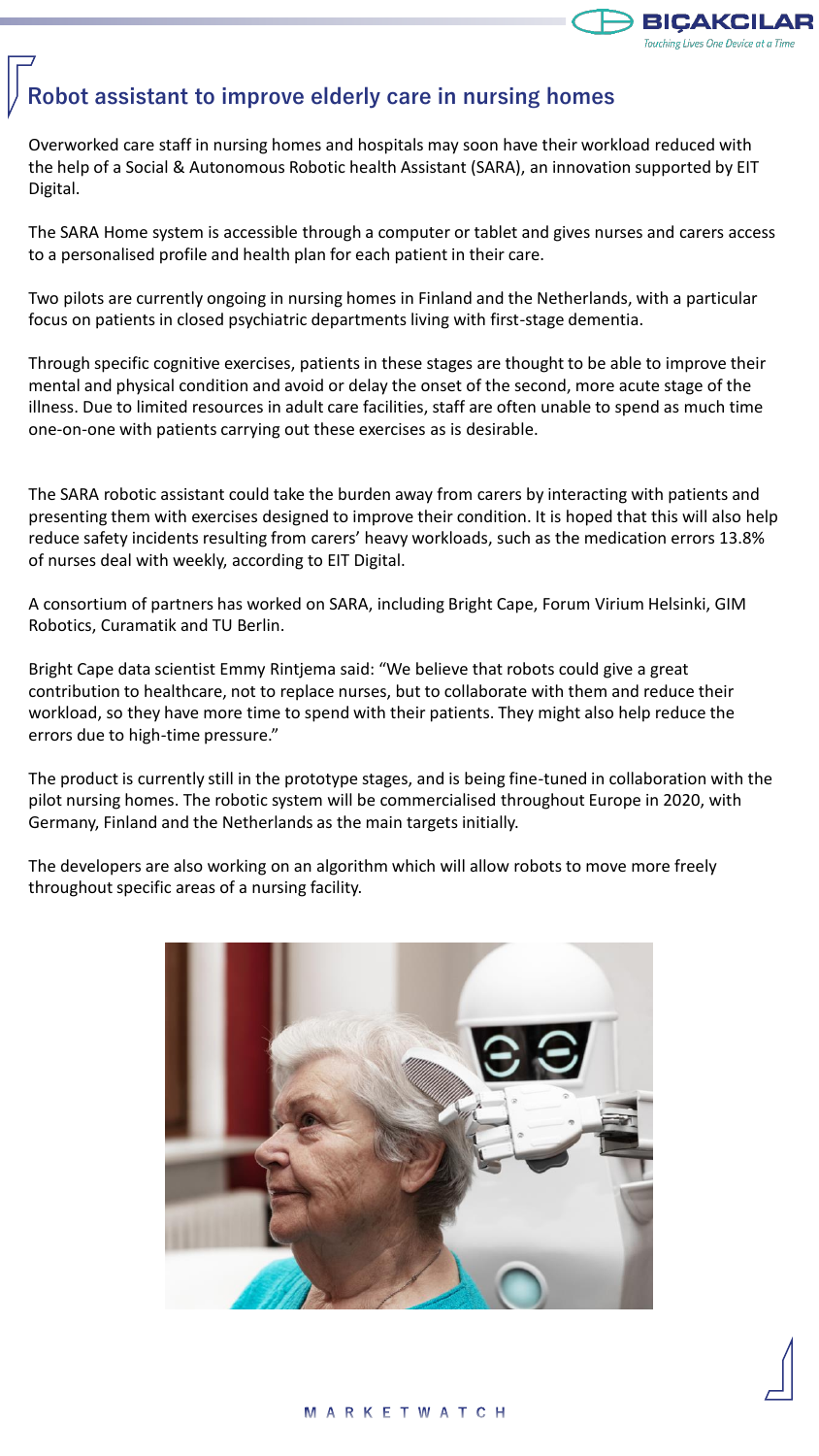

# **Corvia Medical heart failure shunt gets breakthrough status in US**

Heart devices developer Corvia Medical has obtained breakthrough device designation from the US Food and Drug Administration (FDA) for its InterAtrial Shunt Device (IASD) in heart failure.

IASD is a transcatheter device to treat heart failure with preserved (HFpEF) or mid-range ejection fraction (HFmrEF), with implantation via a small opening in the atrial septum.

It acts as a passage between the left and right atria to allow the left atrium to decompress at rest and during physical activity, reducing left atrial pressure.

Furthermore, continuous and dynamic decompression of the left atrium could improve heart failure symptoms, enable a better quality of life, minimise hospitalisation rates for heart failure and cut the overall cost burden of heart failure patient management.

Corvia Medical president and CEO George Fazio said: "Receiving breakthrough device designation from the FDA underscores the significant unmet need for more effective treatment options for heart failure patients.

"We look forward to continuing our work with the FDA through our ongoing pivotal trial in more than 100 hospitals, and providing the clinical evidence which will accelerate the timeline to bring the IASD to the US market."

The FDA Breakthrough Devices Program offers patients and healthcare providers with timely access to medical devices by accelerating their development, assessment and review.

Corvia Medical quality and regulatory affairs vice-president Kate Stohlman said: "The FDA programme should accelerate market access and adoption of novel treatments for heart failure patients in the US.

"Demonstrating reduced recurrent heart failure hospitalisations and improved quality of life for these patients, through rigorous clinical trials that generate real evidence, is the company's primary objective."

Currently, the IASD is undergoing a multi-national prospective, double-blind, sham-controlled trial, REDUCE LAP-HF II, in 608 HFpEF and HFmrEF patients across the US, Canada, European Union, Australia and Japan.